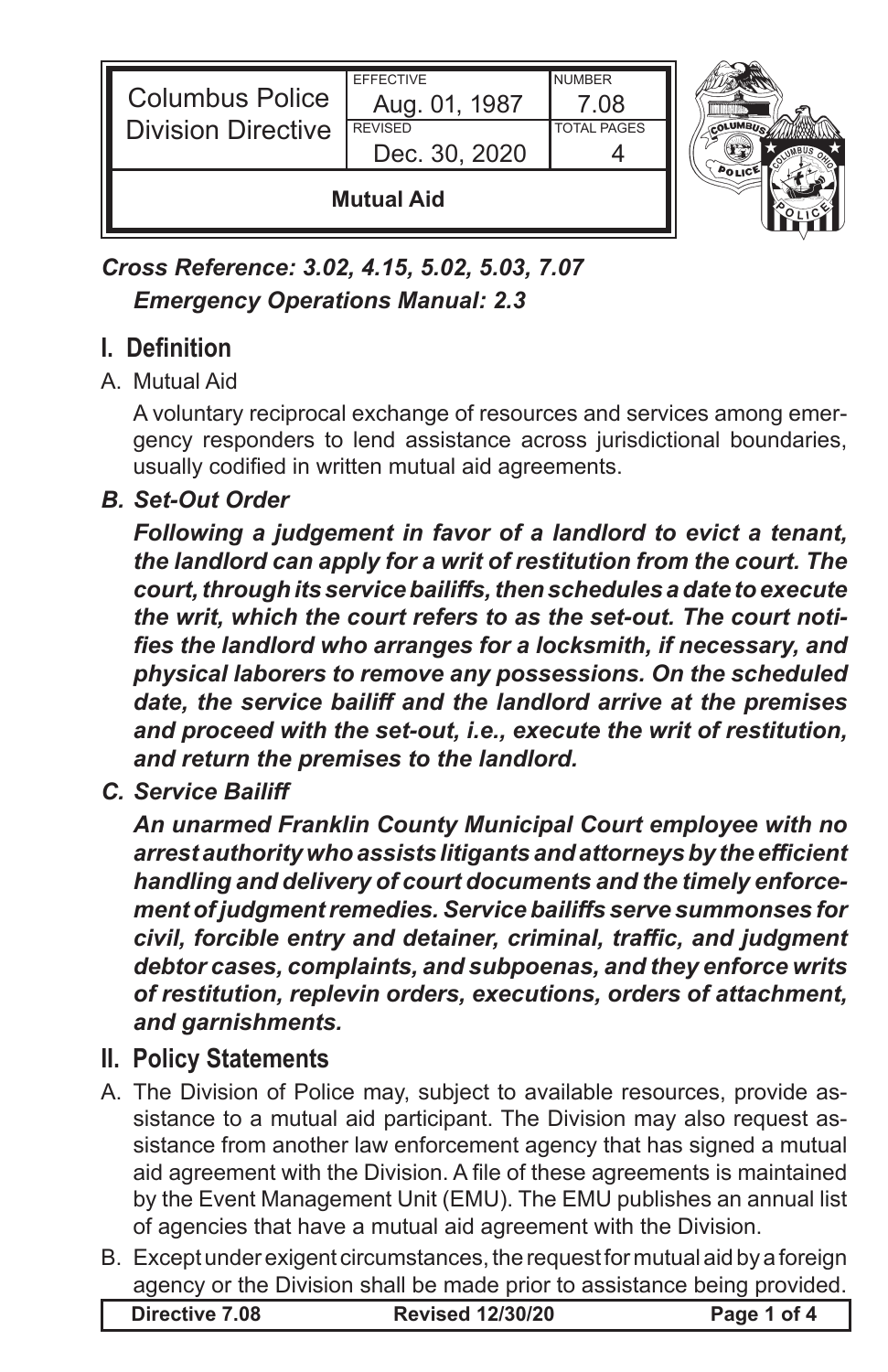- C. Sworn Division personnel responding to a request for mutual aid are considered to be acting within the scope of their employment and have the same police powers as officers of the requesting jurisdiction.
- D. In situations where both Division and requesting agency personnel are present, the senior police officer who is in charge of the law enforcement agency which requested assistance shall have full command authority over officers responding to the request. When a sworn Division supervisor responds to a request for mutual aid, that supervisor shall maintain supervisory control of responding Division personnel and shall report to the senior officer of the requesting agency.
- E. All Division directives, rules, and policies shall be followed when responding to a mutual aid request.
- F. At times, court bailiffs are ordered to enter private premises to seize particular property involved in a civil action. The bailiff may engage a locksmith to enter secured premises. Sworn Division personnel may be asked to stand by in the event of a confrontation and shall provide assistance when the bailiff has an original court order signed by a judge and imprinted with the court's official seal. The responding officer's primary role is to preserve the peace.

#### *G. Sworn Division personnel responding to a request from a Service Bailiff to assist with a set-out should encourage the tenant/ defendant to comply with the court order.*

- *H.* Mutual aid requests to assist with search warrants
	- 1. The appropriate investigative *section* supervisor shall act as the liaison for the Division; however, if the search warrant is issued for a crime for which a detective would not normally respond, such as a misdemeanor theft, a Patrol zone lieutenant may act as the liaison.
	- 2. When an investigative *section* supervisor is not available, or exigent circumstances dictate, a Patrol zone lieutenant shall act as the liaison.
	- *3*. *Sworn Division personnel shall not assist a foreign jurisdiction that intends to execute a no-knock warrant within the Columbus corporate boundary unless the foreign jurisdiction adheres to all appropriate Columbus City Code requirements.*
	- *4.* Sworn Division personnel may provide perimeter security during the execution of a search warrant; however, unless exigent circumstances exist, they shall not enter the property or collect evidence. The presence of sworn Division personnel allows the foreign jurisdiction to execute a search at a location situated within the City limits.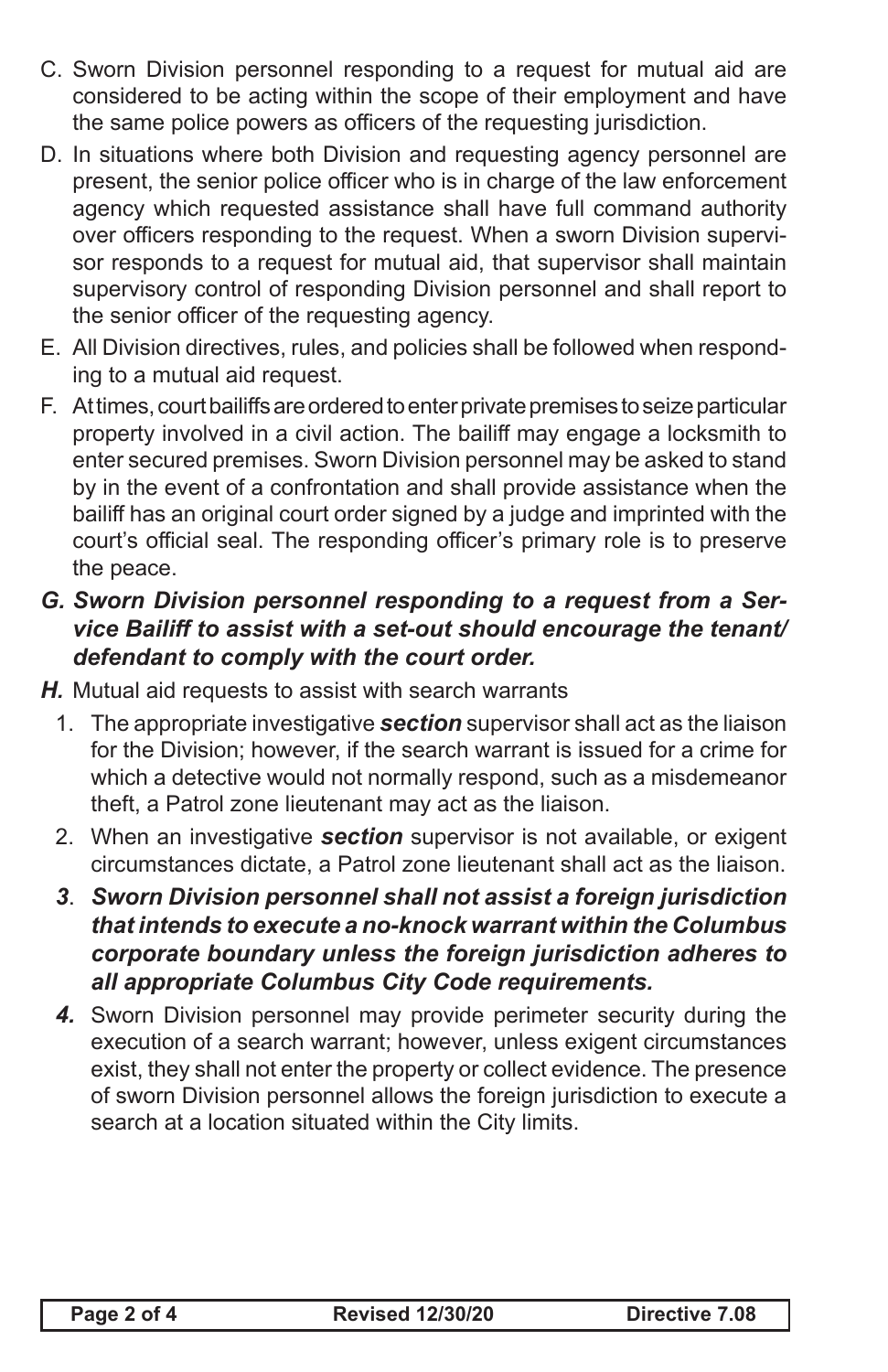- *I.* Assistance requested through Ohio's Law Enforcement Response Plan (LERP), the Intrastate Mutual Aid Compact (IMAC), and/or the Emergency Management Assist Compact (EMAC)
	- 1. Division personnel shall immediately forward the request to the Chief of Police, the *Special Operations* Subdivision Deputy Chief, and the EMU Sergeant.
	- 2. The Chief of Police will approve or disapprove the request and, if approved, will make the determination of how to deploy Division personnel.
	- 3. Upon approval, the EMU shall coordinate all LERP, IMAC, and EMAC requests.
- *J.* When a Division employee receives a request for assistance that is not of an immediate nature and is not related to a search warrant, he or she shall advise the requestor to contact the appropriate subdivision deputy chief.

## **III. Procedures**

- A. Communications Bureau Personnel
	- 1. *Mutual aid* requested by another law enforcement agency
		- a. Advise the appropriate Patrol zone lieutenant of the request, providing him or her with the basic facts necessary to determine if the request meets Division policy, and obtain approval before dispatching officers. If the appropriate zone lieutenant is unavailable, contact any on-duty zone lieutenant for approval.
		- b. Contact the Special Weapons and Tactics (SWAT) *L*ieutenant or onduty SWAT supervisor for approval, in addition to the zone lieutenant, if a request for SWAT services is received.
		- c. Dispatch the appropriate officers to the requesting agency.
		- (1) Advise officers to contact the requesting agency directly via the appropriate radio system (for example, LEERN or MARCS) or, if available, the appropriate 800 MHz talk-group.
		- (2) Refer to the "Vehicular Pursuits" and/or "Stopping Tactics" directives if the request for mutual aid involves a vehicular pursuit.
	- 2. Request*ing* mutual aid from another law enforcement agency
		- a. Contact the appropriate Patrol zone lieutenant or, if unavailable, any on-duty zone lieutenant to approve a request for outside assistance to the Division of Police.
		- b. Establish radio communications with the responding agency's officers and communications personnel if possible.
		- c. Advise the appropriate zone lieutenant of the disposition of the request by responding officers.